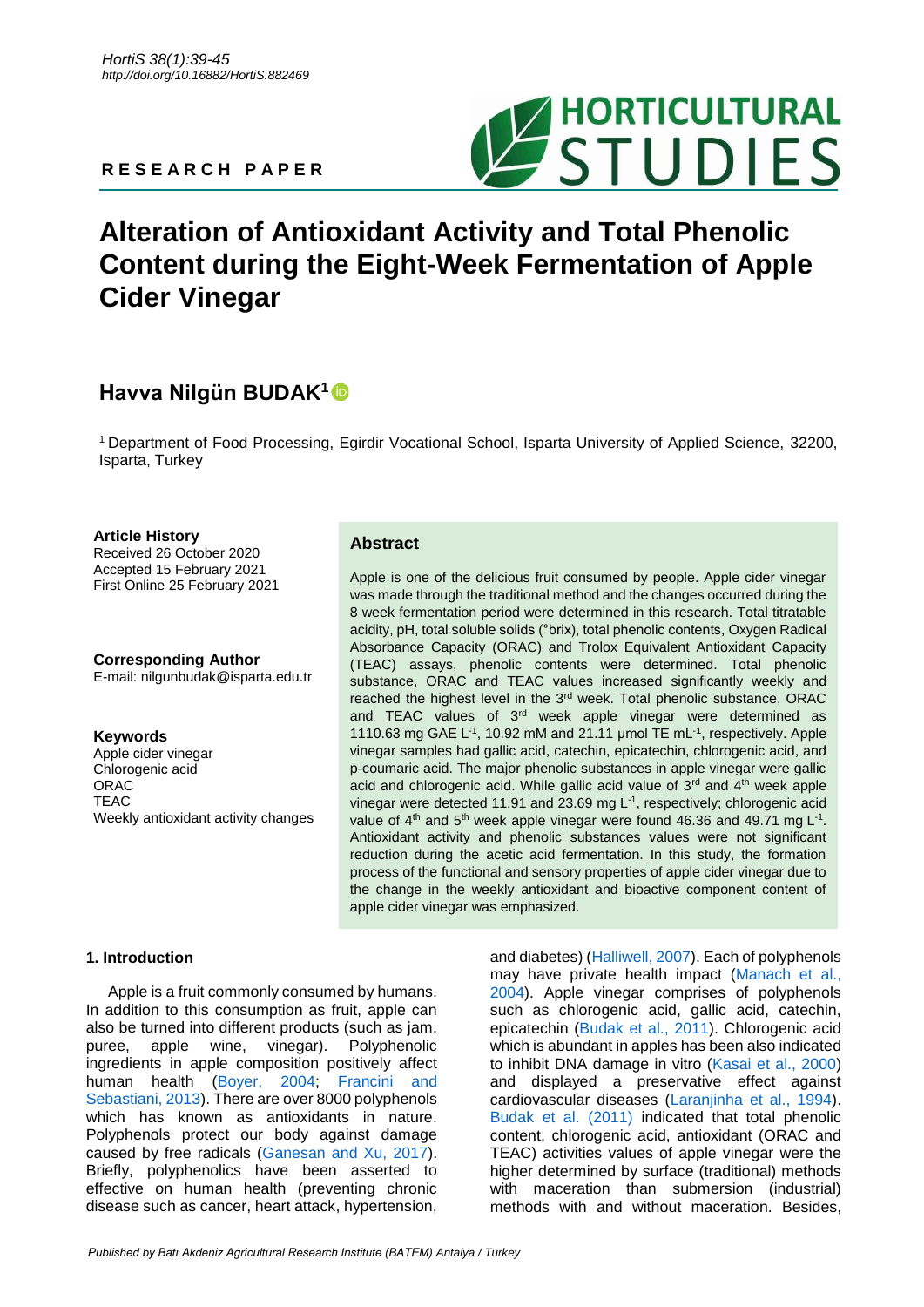different phenolic contents (gallic acid, epicatechin, chlorogenic acid etc.) were detected in apple cider vinegars while chlorogenic acid had been identified as the predominant phenolic content in apple vinegar samples [\(Budak et al., 2011\)](#page-5-1).

Apple cider vinegar is one of the most commonly known in vinegar types. Although the first known usage of vinegar dates back to a century ago [\(Johnston and Gaas, 2006;](#page-6-6) [Tan, 2005\)](#page-6-7), vinegar has been widely used in food industry in recent 20 years. There are different kinds of vinegar which are balsamic, cane, champagne, cider, vinegar, distilled, malt, rice wine, sherry, wine [\(Tan, 2005\)](#page-6-7). Vinegar has a double fermentation processes using different raw materials. These stages are ethanol and acetic acid fermentations. In addition, vinegar is produced by different production methods. While the fermentation in the traditional method (a surface-slow method) occurs on the surface of a barrel following wine or cider; the fermentation in the industrial method (a submersion (quick) method); consists a fermentator in the continuous oxygenation, optimum temperature [\(Tan, 2005\)](#page-6-7). Acetic acid bacteria are responsible for vinegar production [\(Ley et al., 1984\)](#page-6-8). Vinegar should contain at least 4% acetic acid [\(TSE, 2016\)](#page-6-9). The final quality of vinegars depend on the selection of appropriate starter culture, starting material, the production method, maturation and aging [\(Mas et](#page-6-10)  [al., 2014\)](#page-6-10).

The aromatic compounds, polyphenolic compounds and antioxidant activity of vinegar change during the vinegar formation process. [Budak et al. \(2014\)](#page-5-2) reported that vinegar has high antioxidant and antibacterial activity. Vinegar has been found to be effective in cholesterol metabolism and reducing liver fat. [Du et al. \(2019\)](#page-6-11) determined that apple pulp obtained by cold pressing technology has significant high antioxidant capacity and bioactive compounds. They reported that vinegar which has high bioactive content can be produced from this pulp. Chlorogenic acid, caffeic acid, phlorizin, gallic acid, coumaric acid, ferulic acid and vanilla acid detected 6.56, 3.03, 1.76, 0.35, 0.33, 0.24, 0.06 mg  $L^{-1}$  in apple cider vinegar, respectively [\(Du et al., 2019\)](#page-6-11). In other study, antioxidant analyzes were performed on the filtered (FAV), clarified (CAV) and packaged (PAV) of apple vinegar samples in the industrial vinegar process [\(Bakir et al., 2016\)](#page-5-3). They determined that total phenolic content of CAV, FAV, PAV had 383, 357, 459 mg GAE 100 mg-1 ; TEAC value of CAV, FAV, PAV had 570, 587, 1256 mg TEAC 100 mL<sup>-1</sup>, respectively. It was observed that apple vinegar contain gallic acid, syringic acid, caffeic acid, phydroxybenzoic acid, catechin, and p-coumaric acid [\(Bakir et al., 2016\)](#page-5-3).

So far, we have not found any previously published studies on determining the weekly antioxidant activity and phenolic components of the apple cider vinegar process. In this study, weekly changes of antioxidant properties and bioactive

substances were determined during the apple cider vinegar process.

#### **2. Material and Methods**

Apples were harvested in Isparta (in two different regions). Food Engineering laboratory in Suleyman Demirel University was used to convert apples into vinegar and analyzes. Figure 1 shows traditional vinegar production methods. During apple cider and vinegar formation, samples were taken weekly. Apple juice sample was coded as V0. Samples taken during ethanol fermentation and acetic acid fermentation at 1, 2, 3, 4, 5, 6, 7, and 8 weekly samples were coded as V1, V2, V3, V4, V5, V6, V7, and V8, respectively.

Total titratable acidity, pH, total soluble solid (°Brix) of samples were detected according to [AOAC \(1992\)](#page-5-4) methods. Total titratable acidity of juice, cider, vinegar was expressed as malic acid, lactic acid, acetic acid, respectively. pH meter (WTW, Inolab, USA) and Abbe refractometer (Bellingham Stanley Limit 60/70 Refractometer, England) were used in pH and total soluble solids measurements. Ethanol content of apple cider samples were detected with alcoholometer (Dujardin-Salleron, France).

Folin-Ciocalteu method was used for determination of total phenolic content and "mg GAE L<sup>-1</sup>" was used to express the values [\(Singleton et al., 1999\)](#page-6-12).

The hydrophilic ORAC-Fluorescein method were used to detect the Oxygen Radical Absorbance Capacity (ORAC) [\(Davalos et al.,](#page-6-13)  [2005\)](#page-6-13). ORAC values were kinetically calculated in BioTek Instruments (Winooski, Vermont, USA) and indicated as "µmol TE mL-1 ".

Total antioxidant capacity was made according to the method determined by [Seeram et al. \(2005\).](#page-6-14) "mM TE" was used in order to express the TEAC assay.

The identification and quantification of phenolic compounds in samples carried out a highperformance liquid chromatography (Shimadzu, Kyoto, Japan) according to [Caponio et al. \(1999\).](#page-5-5) The system includes a pump (LC-10ADvp), autosampler (SIL-10AD vp), a DAD detector (λmax=278), system controller (an SCL-10Avp), degasser (DGU-14A), column oven (a CTO-10Avp), column (Inertsil ODS-3V C18) (GL Sciences Inc.). Standart chromatogram was shown Figure 2. Phenolic compounds were stated as "mg L<sup>-1"</sup>.

Yeasts were grown on Potato Dextrose Agar (PDA, Merck, Darmstadt, Germany) at 25°C for 5 days. It was added lactic acid (0.14%) [\(Özdemir et](#page-6-15)  [al., 2015\)](#page-6-15). Acetic acid bacteria were counted on Glucose Yeast Extract Agar (GYC, Merck, Darmstadt, Germany) with cycloheximide (100 ppm) at 30°C for 5-7 days [\(Yetiman, 2012\)](#page-6-16).

Vinegar productions was done in duplicate and two in parallel and all experiments were repeated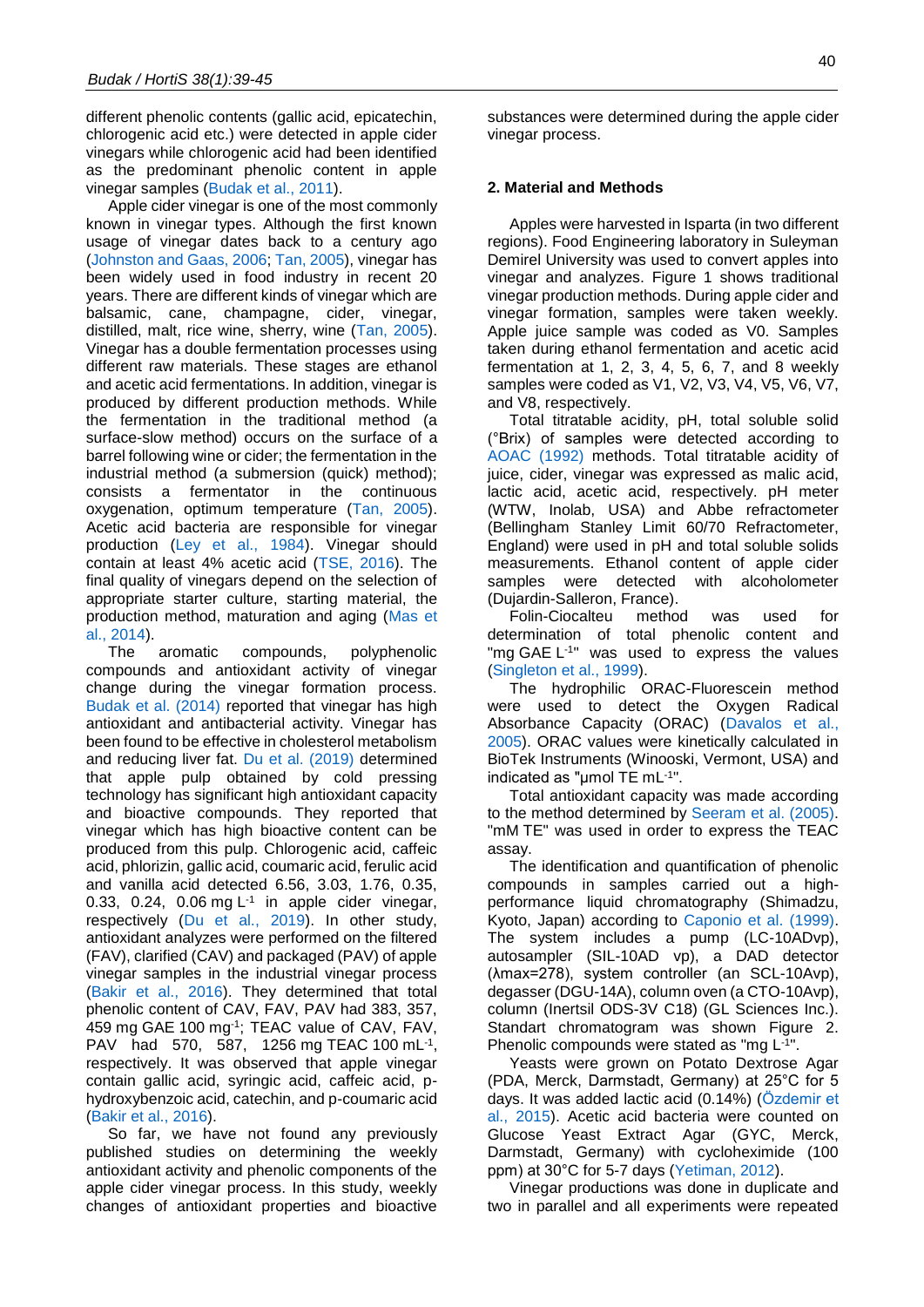

Figure 1. Flow chart of apple cider vinegar



Figure 2. A chromatogram of standard (1: gallic acid, 2: chlorogenic acid, 3: catechin, 4: caffeic acid, 5: epicatechin, and 6: rutin)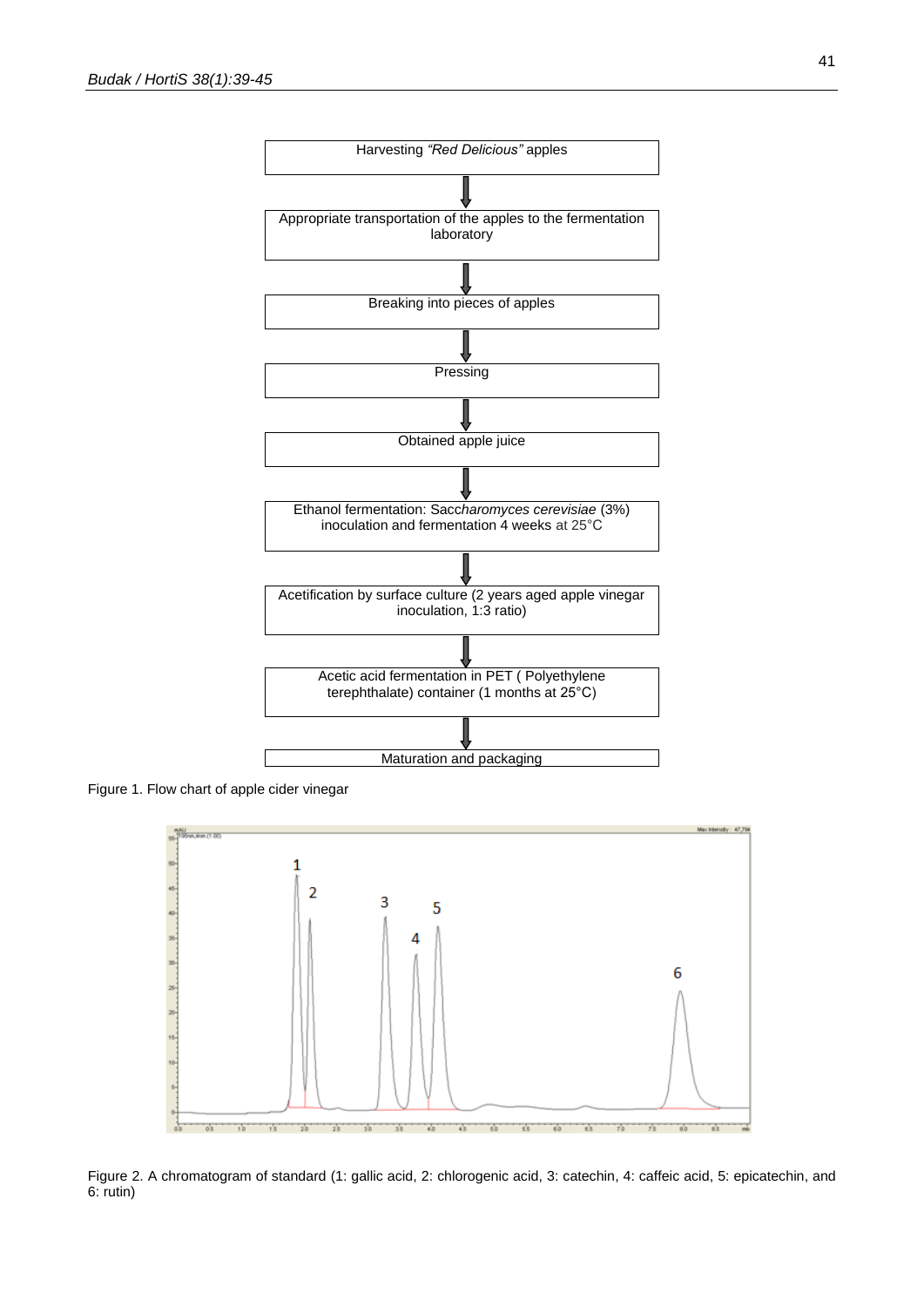three times. A one-way analysis of variance (ANOVA) was applied using SPSS 18.0 [\(SPSS,](#page-6-7)  [2010\)](#page-6-7). The mean ± SEM was used to express the results.

#### **3. Results and Discussion**

pH values, total acidity (%) and total soluble solids (°Brix) of weekly samples were shown in Table 1. While pH had steadily decreased, total acidity had gradually increased during fermentation. pH, total acidity, brix values have significantly changed in the first week. Chemical transformation in yeast fermentation has also significantly affected these values (P<0.05). pH changes in the 1<sup>st</sup>, 2<sup>nd</sup>, 3<sup>rd</sup> in weeks were not found to be statistically significant (P>0.05). Besides, after the 3<sup>rd</sup> week, the pH tended to decrease significantly (P<0.05) and the pH was observed at close values until the 8<sup>th</sup> week (P>0.05). In the  $8<sup>th</sup>$  week, the pH value showed a decrease and the pH value of V8 had 3.38 and it was observed that the vinegar formation was completed. Total acidity of  $2^{nd}$ ,  $3^{rd}$ ,  $4^{th}$  weeks had increased (P>0.05) but total acidity of  $7<sup>th</sup>$  and  $8<sup>th</sup>$ weeks had significantly increased (P<0.05). While the total acidity values of the wine and the juice were close to each other, the value of the vinegar was higher than them (P<0.05). It was considered that the increase of the total acidity value in these stage of fermentation, might be caused by the production of mainly acetic acid and other organic acids, also the stability of the pH value might be caused by a weak acid property of the organic acid. Because, while the pH value was expressed as a negative logarithm of the concentration of dissociated hydrogenions, titratable acidity deals with measurement of the total acid concentration contained within a food, regardless of the

effectiveness of the acid, that is, whether it is weak or strong. While the pH values of the wine and the juice were close to each other, the value of the vinegar was lower than them (P<0.05). This situation has also observed in vinegar productions using different fruits [\(Sadler and Murphy, 2010\)](#page-6-17). [Budak \(2010\)](#page-5-6) reported that total acidity of apple vinegar samples was  $57.2$  g L<sup>-1</sup>. Moreover, total soluble solid of apple juice was 14 (°Brix), this value decreased step by step in the ethanol fermentation (P<0.05). Especially, there was a significant decrease in brix value in the first week (P<0.05). Because, sugar has turned into ethanol by alcohol fermentation [\(Treck and Teuber, 2002\)](#page-6-18). Total soluble solid of V8 had shown 2.15 °Brix in the end of fermentation. Alcohol value reached its highest value at 3rd week, and this value remained the same in the 4th week. Acetic acid fermentation was started in the 4th week. That's why alcohol value decreased with the initiation of acetic acid fermentation (P<0.05). Since, acetic acid bacteria operates under oxygen, alcohol, suitable temperature conditions for acetic acid fermentation [\(Guillamon and Mas,](#page-6-19)  [2011\)](#page-6-19). Yeast counted during ethanol fermentation. Acetic acid bacteria counted during acetic acid fermentation (Table 1). In the post-inoculation yeast count was the highest observed at the end of the 1st week. Yeast count and decreased in sugar consumption is balanced with each other. The yeast value entered the stationary phase in the 3rd and 4th weeks. Finally, yeast entered the death phase at 5<sup>th</sup> week and counting could not be made. Acetic acid bacteria count was determined between 4.55 and 5.80 log kob mL-1.

Total phenolic contents (TPC) of samples were presented in Figure 3. Total phenolic substance value increased significantly weekly (P<0.05) and reached the highest level in the 3rd week. Total phenolic substance was 1110.63 mg GAE L<sup>-1</sup> in V3

Table 1. Chemical properties and phenolic compounds of samples (8 weeks)

| S              | pH                    | TA (%)                | <b>TSS</b>            | A                  |                    | AAB                | GА                 | СA                  | C                  | E                  | p-CA                     |
|----------------|-----------------------|-----------------------|-----------------------|--------------------|--------------------|--------------------|--------------------|---------------------|--------------------|--------------------|--------------------------|
| V <sub>0</sub> | 4.38                  | 1.64                  | 14.00                 |                    | 5.56               |                    | 7.94               | 12.16               | 1.24               | 0.41               | 0.06                     |
|                | ±0.04 <sup>a</sup>    | ±0.09 <sup>c</sup>    | ±0.46 <sup>a</sup>    |                    | ±0.08 <sup>b</sup> |                    | ±1.17 <sup>b</sup> | ±1.41 <sup>b</sup>  | ±0.33 <sup>a</sup> | ±0.05 <sup>b</sup> | ±0.01 <sup>b</sup>       |
| V <sub>1</sub> | 3.91                  | 2.32                  | 6.25                  | 7.30               | 7.14               |                    | 9.33               | 33.52               | 1.69               | 1.28               | 0.07                     |
|                | ±0.08 <sup>b</sup>    | ±0.01 <sup>bc</sup>   | ±0.89 <sup>b</sup>    | ±0.24 <sup>b</sup> | ±0.09 <sup>a</sup> |                    | ±1.02 <sup>b</sup> | ±0.51 <sup>b</sup>  | ±0.11 <sup>a</sup> | ±0.10 <sup>b</sup> | ±0.01 <sup>b</sup>       |
| V <sub>2</sub> | 3.90                  | 2.31                  | 4.75                  | 8.35               | 5.81               |                    | 10.36              | 35.38               | 2.05               | 3.24               | 0.12                     |
|                | ±0.07 <sup>b</sup>    | $±0.02$ <sub>bc</sub> | $±0.26$ <sup>bc</sup> | ±0.14 <sup>a</sup> | ±0.10 <sup>b</sup> |                    | ±0.76 <sup>b</sup> | ±0.91 <sup>ab</sup> | ±0.16 <sup>a</sup> | ±0.08 <sup>a</sup> | ±0.01 <sup>ab</sup>      |
| V <sub>3</sub> | 3.67                  | 2.33                  | 3.45                  | 8.59               | 4.38               |                    | 11.91              | 41.05               | 2.09               | 3.65               | 0.16                     |
|                | $±0.09$ <sub>pc</sub> | ±0.01 <sup>bc</sup>   | ±0.20 <sup>cd</sup>   | ±0.15 <sup>a</sup> | ±0.20 <sup>b</sup> |                    | ±2.20 <sup>b</sup> | ±1.05 <sup>a</sup>  | ±0.49 <sup>a</sup> | ±0.20 <sup>a</sup> | $±0.04$ <sup>ab</sup>    |
| V4             | 3.53                  | 2.23                  | 3.60                  | 8.55               | 4.18               | 5.24               | 23.69              | 46.36               | 1.92               | 3.55               | 0.19                     |
|                | ±0.05 <sup>cd</sup>   | $±0.03$ <sup>bc</sup> | ±0.12 <sup>cd</sup>   | ±0.15 <sup>a</sup> | ±0.11 <sup>b</sup> | ±0.02 <sup>a</sup> | ±1.35 <sup>a</sup> | ±2.78 <sup>a</sup>  | ±0.15 <sup>a</sup> | ±0.18 <sup>a</sup> | ±0.01 <sup>a</sup>       |
| V <sub>5</sub> | 3.43                  | 3.47                  | 3.25                  | 3.45               |                    | 5.56               | 25.58              | 49.71               | 1.75               | 2.67               | 0.17                     |
|                | ±0.04 <sup>cd</sup>   | ±0.11 <sup>b</sup>    | ±0.43 <sup>cd</sup>   | ±0.16°             |                    | ±0.09 <sup>a</sup> | ±1.48 <sup>a</sup> | ±2.93 <sup>a</sup>  | ±0.42 <sup>a</sup> | ±0.14 <sup>a</sup> | $\pm 0.03$ <sup>ab</sup> |
| V6             | 3.47                  | 3.87                  | 2.95                  |                    |                    | 5.80               | 27.22              | 45.64               | 1.50               | 2.79               | 0.13                     |
|                | ±0.05 <sup>cd</sup>   | ±0.03 <sup>b</sup>    | ±0.32 <sup>d</sup>    |                    |                    | ±0.03 <sup>a</sup> | ±0.99 <sup>a</sup> | ±1.56 <sup>a</sup>  | ±0.48 <sup>a</sup> | ±0.31 <sup>a</sup> | $\pm$ 0.02 <sup>ab</sup> |
| V <sub>7</sub> | 3.51                  | 4.54                  | 2.35                  |                    |                    | 5.10               | 24.83              | 43.45               | 1.59               | 2.80               | 0.11                     |
|                | ±0.04 <sup>cd</sup>   | ±0.07 <sup>a</sup>    | ±0.08 <sup>d</sup>    |                    |                    | ±0.05 <sup>a</sup> | ±2.93 <sup>a</sup> | ±2.01 <sup>a</sup>  | ±0.42 <sup>a</sup> | ±0.27 <sup>a</sup> | $\pm 0.04$ <sup>ab</sup> |
| V <sub>8</sub> | 3.38                  | 5.19                  | 2.15                  |                    |                    | 4.55               | 25.68              | 45.07               | 1.54               | 2.66               | 0.08                     |
|                | ±0.05 <sup>d</sup>    | ±0.09 <sup>a</sup>    | ±0.08 <sup>d</sup>    |                    |                    | ±0.03 <sup>a</sup> | ±3.39 <sup>a</sup> | ±2.48 <sup>a</sup>  | ±0.47 <sup>a</sup> | ±0.48 <sup>a</sup> | $\pm$ 0.01 <sup>ab</sup> |

S:Samples, TA: Total acidity (%), TSS:Total soluble solids (°Brix), A: Alcohol, Y: Yeast (log kob mL-1 ), AAB: Acetic acid bacteria (log kob mL<sup>-1</sup>), GA: Gallic acid (mg L<sup>-1</sup>), CA:Chlorogenic acid (mg L<sup>-1</sup>), C: Catechin (mg L<sup>-1</sup>), E: Epicatechin (mg L<sup>-1</sup>), p-CA: p-Coumaric acid (mg  $L^{-1}$ )

Data expressed as mean ± standard error (SEM). a, b, c, d: There is a statistically significant difference between groups in the same column without common letters (P<0.05).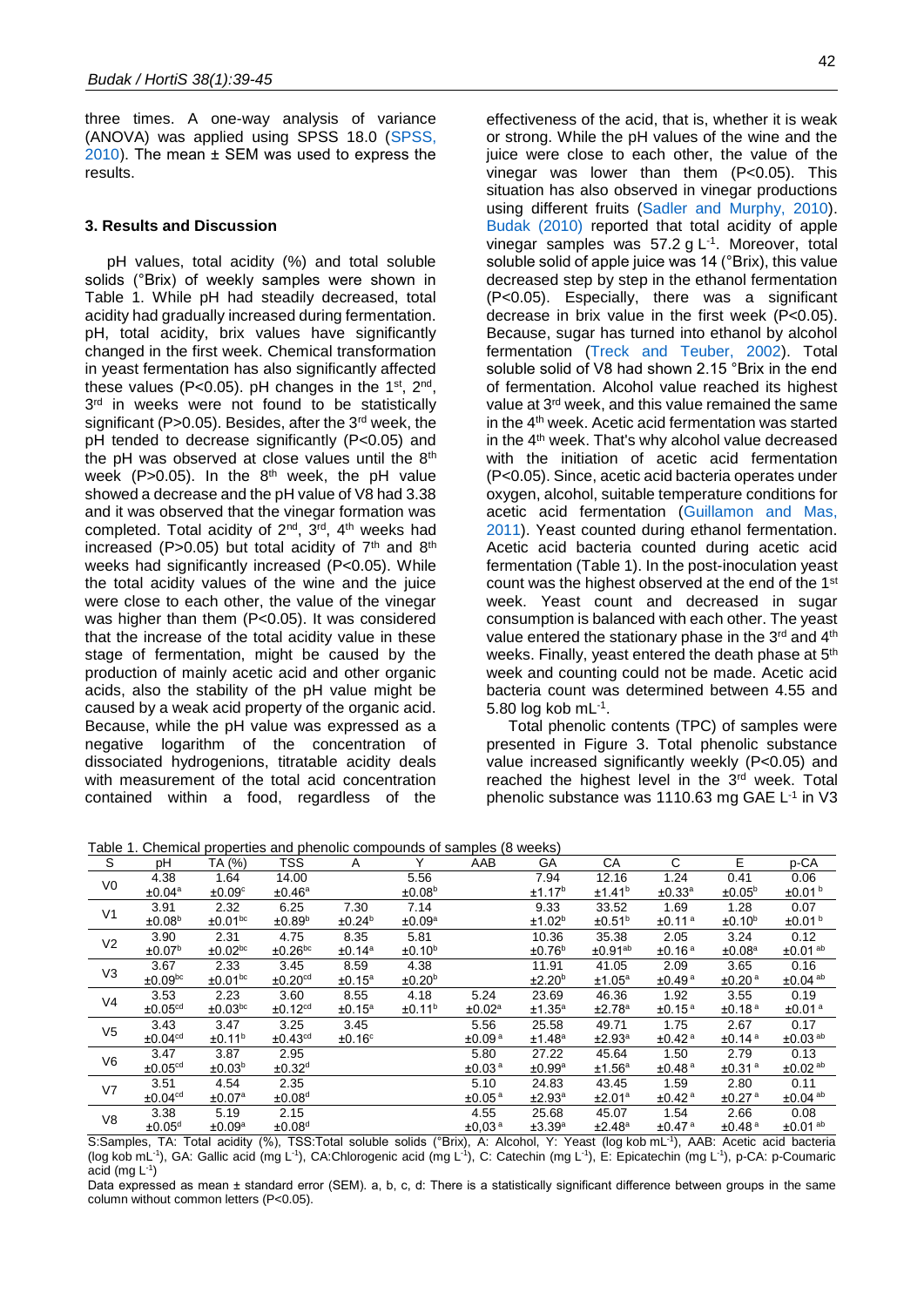

b

Figure 3. Total phenolic contents (a) and antioxidant activity (b) of samples (Data expressed as mean ± standard error (SEM). a, b, c, d: There is a statistically significant difference between samples without common letters (P<0.05). Capital letters and lower case letters are evaluated among themselves (P<0.05).

sample. TPC of the V4 sample decreased to 876.25 mg GAE  $L^{-1}$  with the start of acetic acid fermentation (P<0.05). After the  $4<sup>th</sup>$  week, TPC values started to decrease, but no significant decreases were observed (P>0.05). TPC values of V5, V6, V7, and V8 had 850.15, 820.03, 758.56, 734.55 mg GAE L<sup>-1</sup>, respectively. The weekly analyzed results show that the total phenolic matter values increased during ethanol fermentation (P<0.05) and did not change throughout acetic acid fermentation (P>0.05). This increase could be associated with the release of the phenolic acids bound to sugar or/and organic acid molecules in the juice in the alcohol fermentation (Crozier et al., [2009\)](#page-5-7).

In the literature research conducted so far, although there is no weekly follow-up in apple vinegar process, total phenolic substance results in apple juice, wine and vinegar samples have been determined. It was indicated that the total phenolic content were 3392 [\(Rababah et al., 2005\)](#page-6-20), 2110- 3470 [\(Wu et al., 2004\)](#page-6-21), 1100-3570 [\(Podsedek et al.,](#page-6-15) [2000;](#page-6-15) [Liu et al., 2001\)](#page-6-22), 977 mg GAE L<sup>1</sup> (Wolfe et [al., 2003\)](#page-6-23) in apple juice samples; 730- 1343 mg GAE L -1 in apple cider produced with different techniques [\(Budak et al., 2015\)](#page-5-8); 908, 568, 757, 416 mg GAE L -1 of apple vinegars produced with different techniques [\(Budak et al., 2011\)](#page-5-1), 33- 284 mg GAE L<sup>-1</sup> apple vinegars [\(Du et al., 2019\)](#page-6-11), 357-459 mg GAE L -1 (Bakir et [al., 2016\)](#page-5-3), 43- 495 mg GAE L<sup>-1</sup> in eleven apple vinegars purchased from local markets in China [\(Liu et al.,](#page-6-24)  [2019\)](#page-6-24).

The differences in the total phenolic content of apple juice can vary according to apple varieties and growing conditions, and this change is reflected in the products produced from apple (apple wine, apple cider vinegar). TEAC (ABTS- ) and ORAC values of apple samples were presented in Figure 3. ORAC and TEAC values were similar tendency in weekly measurements of apple samples. ORAC and TEAC values increased weekly until the 3rd week (P<0.05). ORAC and TEAC values reached the highest antioxidant value in the  $3<sup>rd</sup>$  week.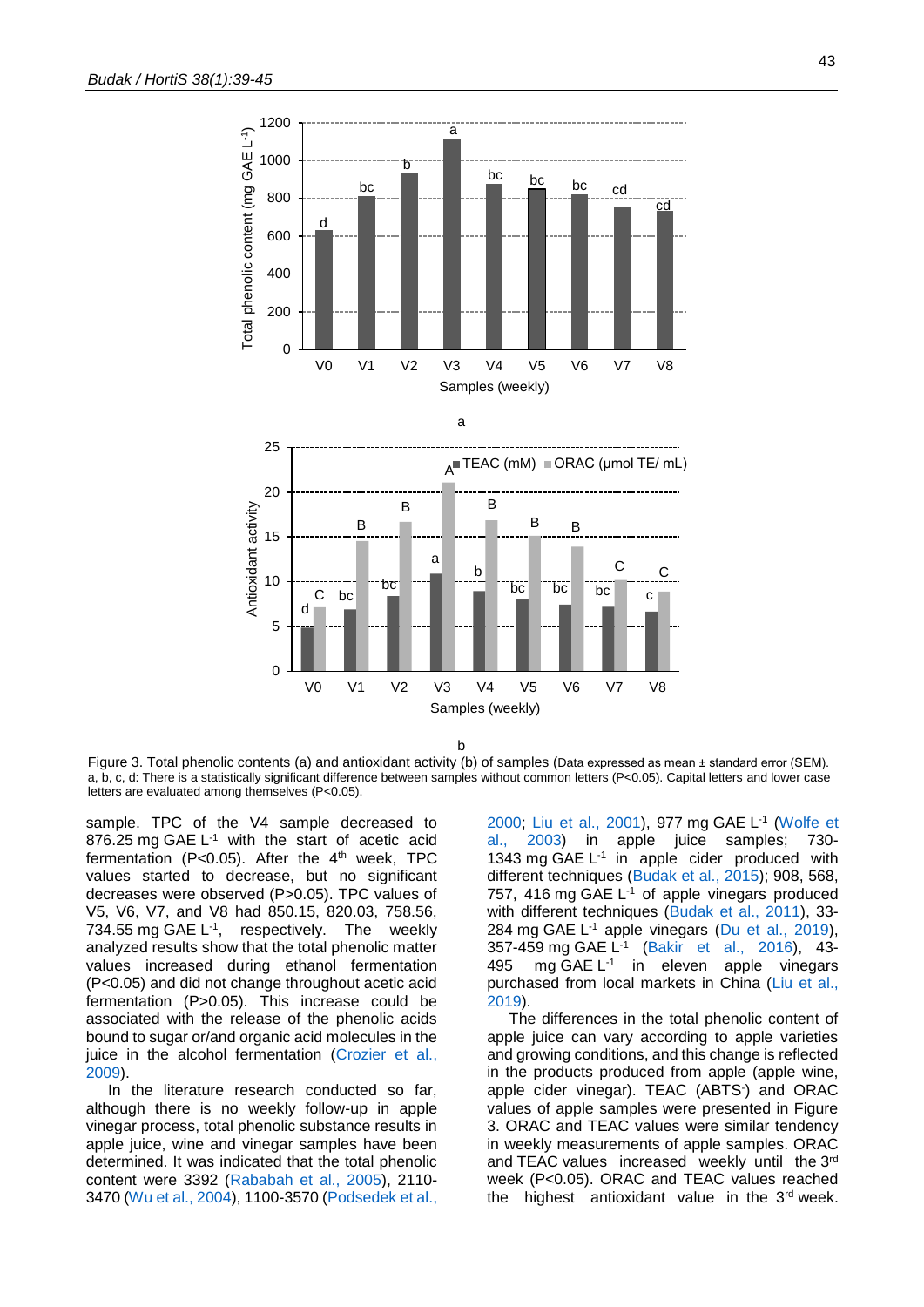TEAC and ORAC value of V3 (apple cider) had 10.92 mM and 21.11 µmol TE mL-1 , respectively. While the decrease in the ORAC value in acetic acid fermentation was significant (P<0.05), the decrease in the TEAC value was not significant (P>0.05). It has been stated that yeast use and fermentation conditions affect phenolic compounds during ethanol fermentation [\(Brandolini et al., 2007\)](#page-5-9). Because, phenolic compounds related to sugar are released when yeast uses sugar, and antioxidant activity increases during fermentation [\(Crozier et al.,](#page-5-7)  [2009\)](#page-5-7). [Ubeda et al. \(2011\)](#page-6-25) reported that ORAC value of balsamic vinegar, apple vinegar, sherry vinegar, persimmon vinegar, red wine vinegar had 40049, 8986, 7879, 1857, and 1462 µmol TE kg-1 , respectively. [Budak et al. \(2011\)](#page-5-1) determined that ORAC values between 3.00 and 5.89  $\mu$ mol mL $^{-1}$  in apple vinegar samples, while TEAC values between 5.4 and 13.5 mmol  $L^{-1}$ . In our study, ORAC values of apple vinegar (V8) had 8.90  $\mu$ mol TE mL $^{-1}$ .

Gallic acid, catechin, epicatechin, chlorogenic acid, and p-coumaric acid were detected in all samples (Table 1). Contents of catechin, epicatechin and p-coumaric acid were lower than gallic acid and chlorogenic acid content in all samples. Gallic acid content of samples increased weekly until the 4<sup>rd</sup> week (P>0.05). Gallic acid value of V3 and V4 had 11.91 and 23.69 mg  $L^{-1}$ , respectively (P<0.05). This increases could be associated with the release of the phenolic acids bound to sugar or/and organic acid molecules in the juice, in the alcoholic mediums (Crozier et al., [2009\)](#page-5-7). Differences in gallic acid value were not significant in acetic acid fermentation (P>0.05). Chlorogenic acid was the dominant phenolic substance in apple cider and apple cider vinegar samples; especially, V4 and V5 samples had the highest content of chlorogenic acid. [Budak et al.](#page-5-1)  [\(2011\)](#page-5-1) reported that chlorogenic acid of apple cider vinegar sample had 18.67 mg  $L<sup>-1</sup>$  and chlorogenic acid was the dominant phenolic substance in apple vinegar. Catechin, epicatechin, p-coumaric acid content of  $\sqrt{8}$  had 1.54, 2.66 and 0.08 mg L<sup>-1</sup>, respectively. It has been shown that epicatechin significantly changed 2<sup>nd</sup> week while coumaric acid significantly changed 4<sup>th</sup> week (P<0.05). The leading polyphenols in apple cider vinegar were chlorogenic acid, caffeic acid, phlorizin, vanilla acid, gallic acid, coumaric acid and ferulic acid [\(Du et al.,](#page-6-11)  [2019\)](#page-6-11). Phenolic compounds in apples changes induced by apple cultivar, breeding approaches, fruit postharvest and transformation into juice. Total and individual polyphenols in apple cultivars and cultivation may have been shown to vary [\(Volz and](#page-6-26)  [McGhie, 2011\)](#page-6-26). As a result of weekly analyzes, we was observed that gallic acid and chlorogenic acid content was the dominant phenolic component in apple cider vinegar.

This study is the first detailed report determining the weekly change in antioxidant properties and bioactive substances during fermentation of apple cider vinegar. These values reached the highest value as a result of ethanol fermentation and no significant change was observed during acetic acid fermentation. Significant biochemical changes were observed especially until the 4<sup>th</sup> week of fermentation. As a result, it was observed that the antioxidant and phenolic component values increased with the release of phenolic compounds bound to sugar as a result of using the sugar in the fruit by yeast. It is important for human health to increase the usage area and consumability of apple cider vinegar and to benefit from its functional properties. In addition, being preferred for its sensory properties, apple wine and vinegar is one of the important functional products for health. Determining the weekly change of apple cider vinegar made from apple fruit in terms of antioxidant and phenolic components (especially gallic acid and chlorogenic acid) is important in terms of detecting the change in fermentation steps. This study will shed light on the emergence of new studies especially in fermentation stages.

#### **References**

- <span id="page-5-4"></span>AOAC, (1992). Association of Official Analytical Chemists. Official Methods of Analysis, 15th ed.; AOAC: Washington, DC.
- <span id="page-5-3"></span>Bakir, S., Toydemir G., Boyacioglu D., Beekwilder J., & Capanoglu, E. (2016). Fruit antioxidants during vinegar processing: changes in content and in vitro bio-accessibility. *International Journal of Molecular Sciences*, 17:1-12.
- <span id="page-5-0"></span>Boyer, J., & Liu, R.H. (2004). Apple phytochemicals and their health benefits. *Journal of Nutrition*, 12:3-5.
- <span id="page-5-9"></span>Brandolini, V., Fiore, C., Maietti, A., Tedeschi, P., & Romano, P. (2007). Influence of Saccharomyces cerevisiae strains on wine total antioxidant capacity evaluated by photochemiluminescence. *World Journal of Microbiology and Biotechnology*, 23:581– 586.
- <span id="page-5-6"></span>Budak, H.N. (2010). A research on compositional and functıonal properties of vinegars produced from apple and grape. PhD Thesis, Suleyman Demirel University, Isparta, Turkey.
- <span id="page-5-1"></span>Budak, H.N., Kumbul-Doguç, D., Savaş, C.M., Seydim, A.C., Kök-Taş, T., Ciriş, I.M., & Güzel-Seydim, Z.B. (2011). Effects of apple cider vinegars produced with different techniques on blood lipids in highcholesterol-fed rats. *Journal of Agricultural and Food Chemistry*, 59:6638–44.
- <span id="page-5-2"></span>Budak, H.N., Aykin, E., Seydim, A.C., Greene, A.K., & Guzel-Seydim, Z.B. (2014). Functional properties of vinegar. *Journal of Food Science*, 79:757-764.
- <span id="page-5-8"></span>Budak, H.N., Özçelik, F., & Guzel-Seydim, Z.B. (2015). Antioxidant activity and phenolic content of apple cider. *Turkish Journal of Agriculture - Food Science and Technology* 3:356-360.
- <span id="page-5-5"></span>Caponio, F., Alloggio, V., & Gomes, T. (1999). Phenolic compounds of virgin olive oil: influence of paste preparation techniques. *Food Chemistry*, 63:203-209.
- <span id="page-5-7"></span>Crozier, A., Jaganath, I.B., & Clifford, M.N. (2009). Dietary phenolics: chemistry, bioavailability and effects on